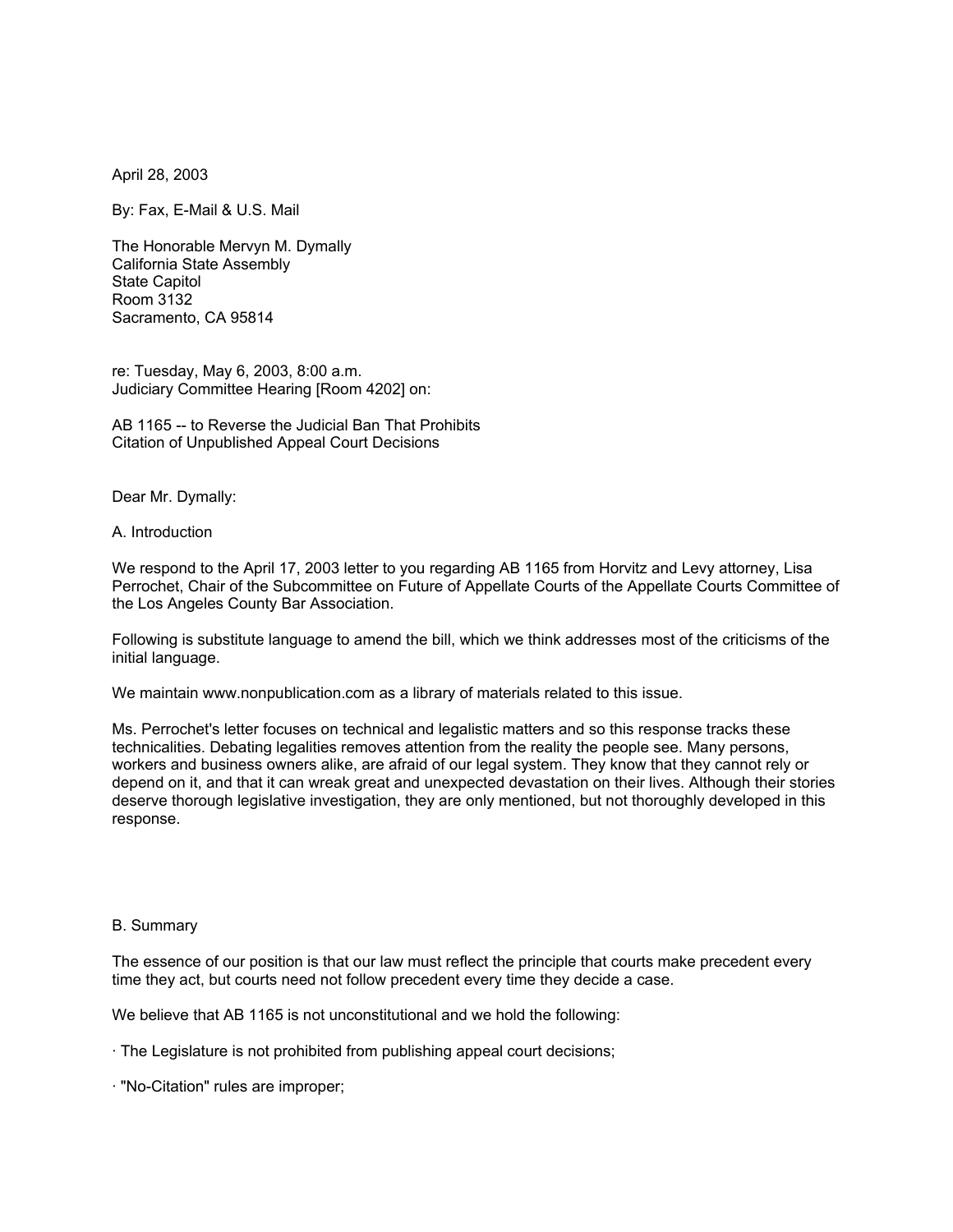· Court Rule 976 does not require the publication of any decisions, even those meeting its own prescribed standards;

· The current system of non-publication and no-citation gravely threatens the rule of law by compromising the equal protection of the law and the ability of the people to monitor the courts;

· Cost based arguments opposing AB1165 are not supported by the experience of other states;

· Free speech, the right to petition government for redress of grievances and equal protection of the law outweigh other considerations.

## C. Stare Decisis and Persuasive Precedent

We believe courts must acknowledge relevant precedents called to their attention and should follow, distinguish, or overrule those precedents, coupling their reasons for doing so with appropriate citations, so that our indexed body of law is constantly improved by the contribution of their thoughts.

We think that as a matter of definition all actions of the appellate courts constitute precedent. This is because we understand the word "precedent" to mean simply, "that which was allowed before." After all, can it be rightly said that if an appellate court resolves an issue on Monday, and the same issue comes before it again on Tuesday, that the issue can be unprecedented? Tuesday's issue is "precedented" by Monday's action by definition, whether or not Monday's issue was resolved by a decision that its authors ordered not published.

We wonder if Ms. Perrochet's objections regarding AB 1165 are driven by concerns about whether or not it is prudent policy to bind courts to resolve Tuesday's issue according to Monday's precedent. Clearly courts must have discretion to choose appropriate precedent, distinguish inappropriate precedent, and to overrule precedent that can be shown to be bad law. Stare decisis has never been interpreted to prevent courts of appropriate stature from overruling prior precedent where reason and the good of the community are served. We support broad discretion of courts to engage in this function. We think that appeal courts have no power to make "binding precedent" for later appeal courts, but they cannot avoid making precedent at all. Were courts able to make absolutely binding precedents, they would usurp the authority of the Legislature. In our view, stare decisis asserts a balance that holds precedent firm against all forces, except articulable reason and mercy.

Ms. Perrochet appears to concur with our position on this because her letter asserts that in California "there is no such thing as controlling [appellate] case law - all decisions are merely persuasive precedent". Our first draft of the bill's language included the word "persuasive" before authority, in order to be sure that the judiciary retains discretion in the use of precedent. This was removed by Legislative Counsel, and had we not offered a substitute bill, we would have reinserted the modifying word "persuasive" so that the bill would have read: "all opinions of the Court of Appeal and appellate divisions of the superior courts shall constitute persuasive precedent under the doctrine of stare decisis, the same as opinions published in the official reports".

Put another way, we recognize that throughout the history of jurisprudence, debate has raged as to the weight to be given precedents in judicial proceedings, but we do not think that this debate should be confused by re-defining the word precedent. The debate should be confined to the role precedent is to play in our judicial process.

D. AB 1165 is Not Unconstitutional.

# 1. THE CONSTITUTION DOES NOT PROHIBIT THE LEGISLATURE FROM PUBLISHING DECISIONS

The California Constitution, Article VI, Section 14, in pertinent part, reads: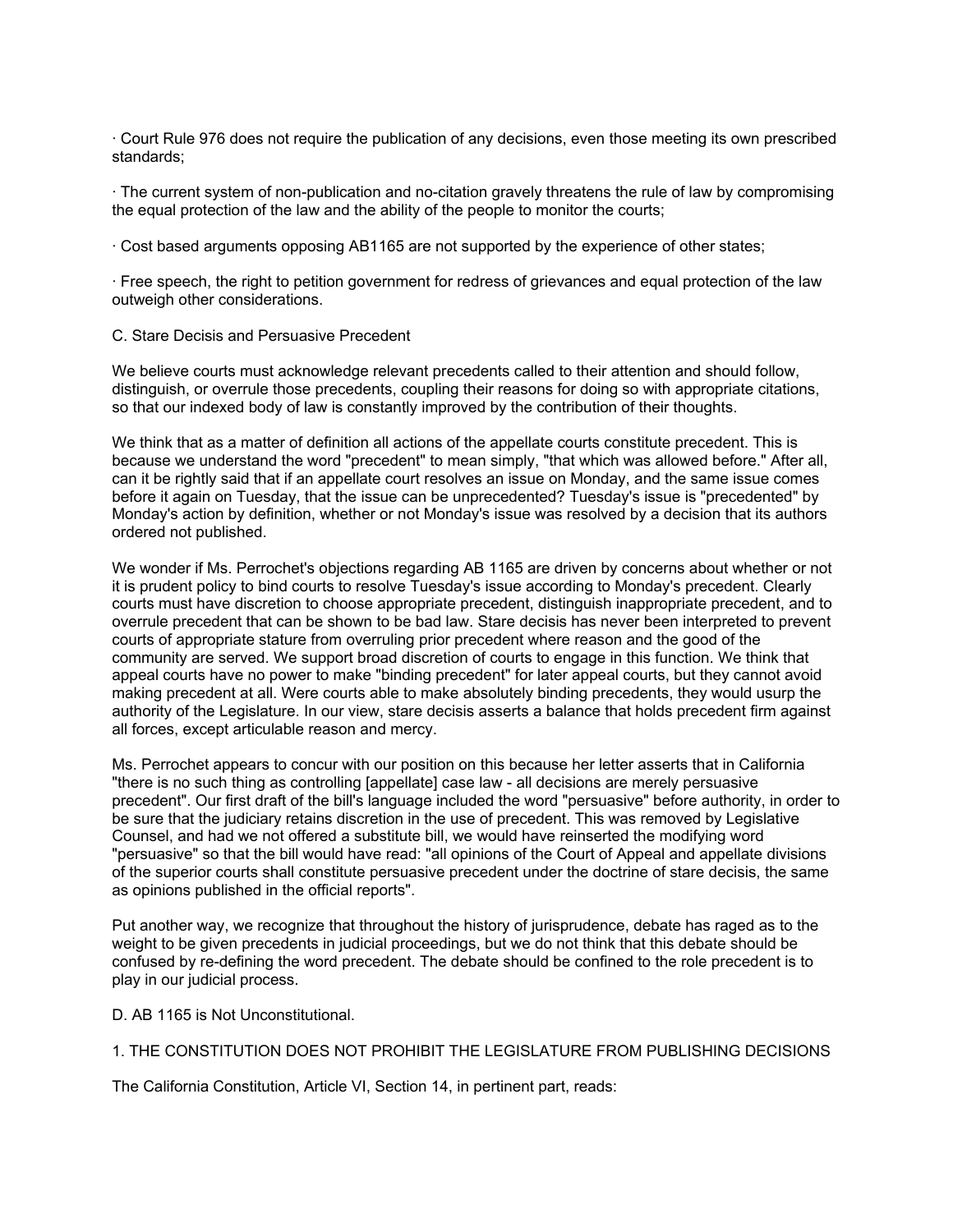The Legislature shall provide for the prompt publication of such opinions of the Supreme Court and courts of appeal as the Supreme Court deems appropriate, and those opinions shall be available for publication by any person.

Decisions of the Supreme Court and courts of appeal that determine causes shall be in writing with reasons stated.

Ms. Perrochet's letter is incorrect in its assertion that this language gives the judiciary exclusive power to exclusively select those decisions of the courts that are to be distributed to the public or to prevent selected decisions from being distributed to the public. In fact, all opinions are now being distributed. Section 14 only mandates that the Legislature must publish certain decisions selected by the California Supreme Court. Nothing in this section prohibits the Legislature from publishing other decisions of the courts among any other matter it might choose to publish, nor could it so limit the Legislature because of federal constitutional principles of free speech and free press. Therefore the Legislature is free to publish any decisions the California Supreme Court does not select for publication.

## 2. NO-CITATION RULES ARE IMPROPER

Ms. Perrochet is not correct when she claims that whatever right the California Supreme Court has under the state constitution to determine which appellate opinions are appropriate for publication necessarily includes a power in the California Supreme Court to determine what decisions of the appellate courts are citable in California courts. This claim was expressly rejected in 1965 by the Constitutional Revision Commission:

Section 16 - Mr. Busterud had suggested at the May Commission meeting that the Committee consider making only published opinions available for citation as precedent. MC- Kleps - reject suggestion prohibiting citation of unpublished opinions as precedent. Mr. Kleps noted that the Judicial Council could do this by rule. Mr. Selvin stated that Illinois once had such a provision which lawyers and judges ignored so that it was repealed. He felt that since law review articles and everything else is being cited to courts that to adopt this section would be a constitutional prohibition on enlightenment . (Minutes of the Meeting of the [Constitutional Revision] Committee on Article VI, July 9, 1965 at the International Hotel, Los Angeles, emphasis supplied).

Even if such an intention to limit citations to decisions that the California Supreme Court permitted published were evident in Section 16, it would be in violation of the United States Constitution. Legal Services Corp. v. Velazquez, 121 S.Ct. 1043 (2001) makes clear that arguments to courts are speech and therefore subject to federal constitutional protection.

The United States Supreme Court "time and again has held content-based or viewpoint-based regulations to be presumptively invalid." (Hill v. Colorado, (2000) 530 U.S. 703, 769 (Kennedy, J., dissenting). California Rule of Court 977 restricts only content that indicates an appellate court actually embraced a principle as law at sometime in the past. When the United States Courts of Appeals Advisory Committee on Appellate Rules voted on November 18, 2002 for elimination of no citation rules from the federal judicial system, it noted:

And, most broadly, it is difficult to justify a system that permits parties to bring to a court's attention virtually every written or spoken word in existence except those contained in the court's own nonprecedential opinions.

During this meeting, U.S. Court of Appeals (4th Circuit) Judge Diana Gribbon Motz, an Advisory Committee Member, stated that no-citation rules were "just plain crazy."

Imagine, if you will, being a judge at a criminal arraignment. The defendant offers to cite one or more unpublished appellate court decisions holding that the acts he is charged with committing do not constitute a criminal offense. Is it proper for you, as judge, to refuse to hear about these appellate decisions? One cannot help but sense the gross injustice of enforcing the overbroad Rule 977.

E. Rule 976 Does Not Require Publication of Any Decisions.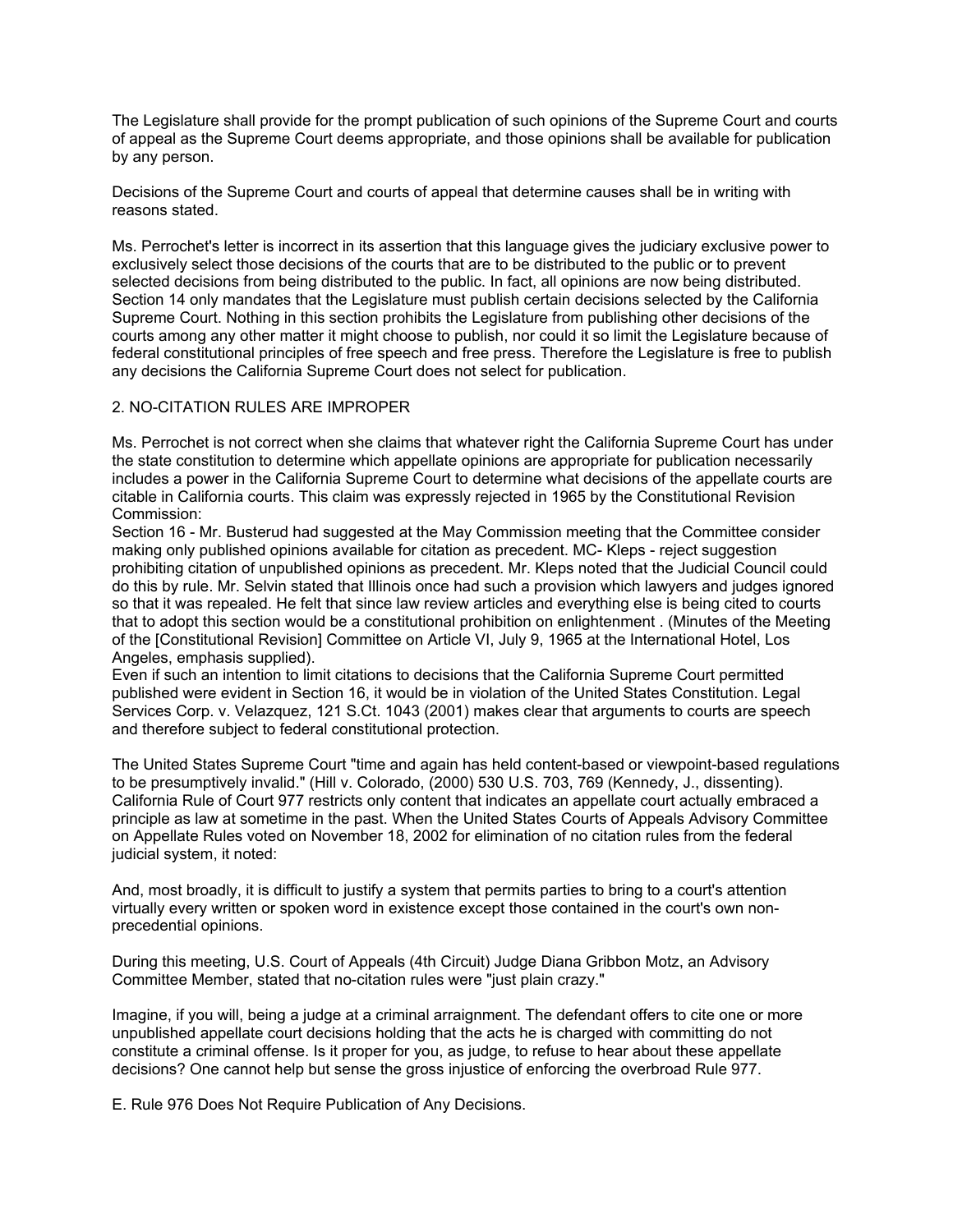Perhaps Ms. Perrochet mistakenly believes that only new rules of law must be published and therefore if at least one example of every legal principle is available to a litigant, the system works fairly. Even if we disregard the important effect of cumulative precedent recurring over years, Ms. Perrochet's letter is substantially incorrect in stating and depicting the content of Rule 976, because Rule 976 does not require any opinion to be published. The language of Rule 976: "…may be published…" is precatory. There is no warranty, or other assurance, that a holding constituting a new rule, in theory supposedly applicable to all persons, will not be buried and hidden from them. The people then do not even know what the law is, let alone what it demands of them, or enables them to do.

In her footnote 1, Ms. Perrochet wrote that:

Rule 976 provides that the Court of Appeal is to publish an opinion if it: "(1) establishes a new rule of law, applies an existing rule to a set of facts significantly different from those stated in published opinions, or modifies, or criticizes with reasons given an existing rule; (emphasis added).

But that is not what Rule 976 provides. Rather Rule 976 states:

a. [Standards for publication of opinions of other courts] No opinion of a Court of Appeal or an appellate department of the superior court may be published in the Official Reports unless the opinion: i. establishes a new rule of law, applies an existing rule to a set of facts significantly different from those stated in published opinions, or modifies, or criticizes with reasons given, an existing rule;

ii. resolves or creates an apparent conflict in the law;

iii. involves a legal issue of continuing public interest; or

iv. makes a significant contribution of legal literature by reviewing either the development of a common law rule or the legislative or judicial history of a provision of a constitution, statute, or other written law. Ms. Perrochet's representation of Rule 976 misleads the Legislature to believe that the judiciary is compelled by Rule 976 to publish opinions that meet Rule 976 standards. But the judiciary has expressly ruled that it is not required to publish decisions that meet the criteria of Rule 976, Michael Schmier v. the Supreme Court of California, the California Court of Appeal and the Judicial Council of California, (2002) 96 Cal.App.4th 873. Moreover, even when formally requested to publish them, the judiciary usually does not publish.

F. The Current System of Non-Citation and Non-Publication Gravely Threatens the Rule of Law

## 1. EQUAL PROTECTION OF THE LAW IS COMPROMISED

The result of non-citation and non-publication related to Rules 976 and 977 is devastating to the rule of law in that the possibility of launching bad precedent into the law no longer stands to limit or control the discretion of judges. And, the result is even more devastating to our ideal of equal protection of the law because others similarly situated cannot argue for the same result as was had before.

Ms. Perrochet notes that "bad facts make bad law". We remember the saying as "good facts make bad law", but we understand her meaning. We imagine that deciding cases according to law can be heartwrenching for appellate judges tasked with this responsibility. But shall we respond by continuing to offer judges the cop-out of deciding such cases outside the reach of the law of precedents? If we do that, what remains of the mechanism by which the rule of law operates?

But there are still worse consequences. This failure to create rules that affect us all threatens the entire structure of the democracy.

## 2. THE PEOPLE'S ABILITY TO MONITOR COURTS IS COMPROMISED

It is still the case that government can take no action against a person without the imprimatur of a court. But it used to be that every person had the right to elevate that court's application of law to an appellate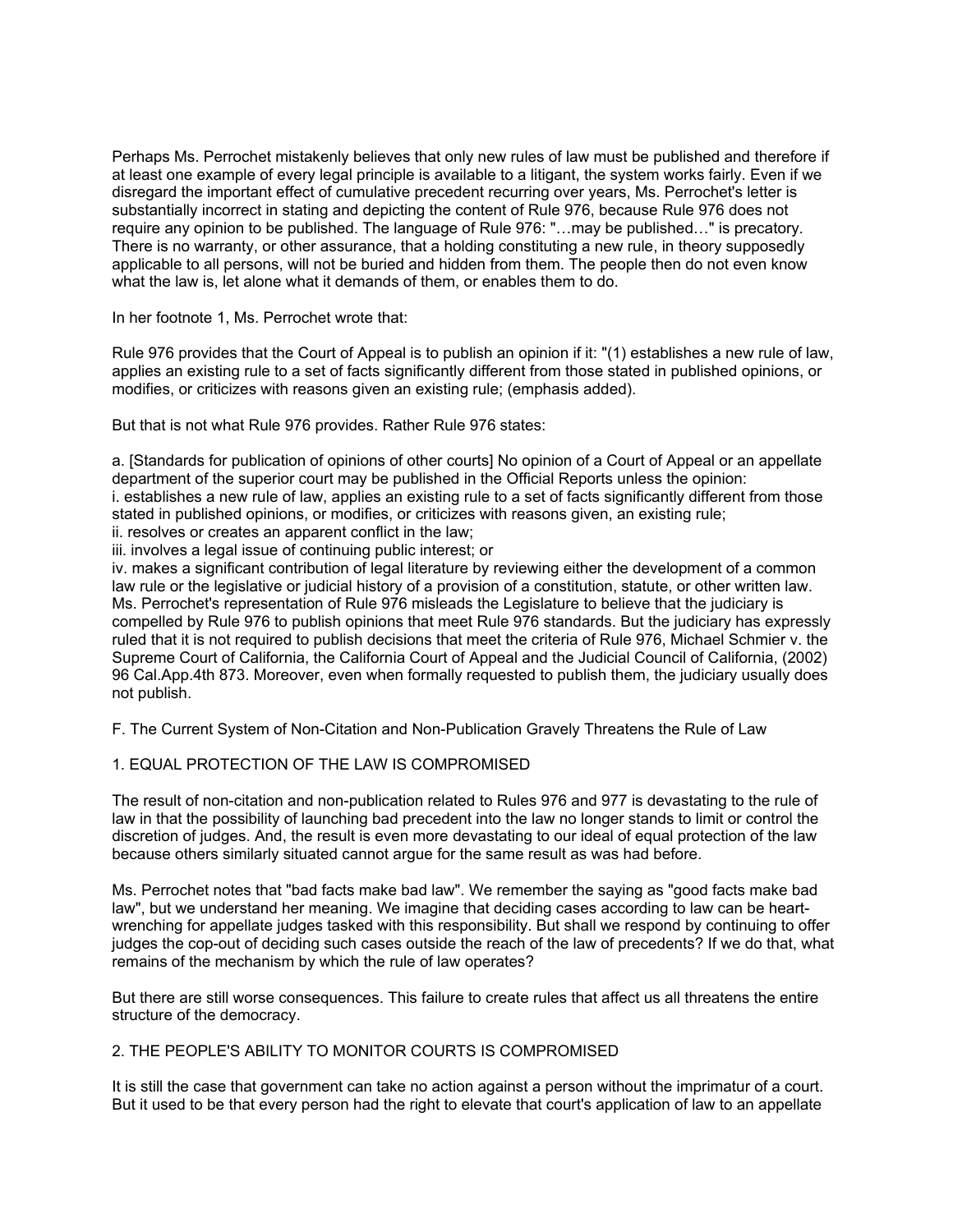body whose decision became, by virtue of stare decisis, at least some measure of law for all of us. Because most of the us are not nearly as concerned with injustice or error of law when it impacts faceless others, as we are if the rules of law potentially threaten ourselves, the plenary legal effect of any appellate decision has a purpose. It attracts all manner of court watchers: attorneys, academics, industry representatives, civil rights groups, politicians, press, clergy, and others, to comment or criticize decisions, or join in seeking review, keeping judges and justice on track. Making decisions uncitable sedates public concern so that unpublished opinions are unlikely to receive any attention from the otherwise large and alert body of court watchers.

Contrary to Ms. Perrochett's assertion that the volume of appellate court cases necessitates abandoning all of these controls on the appellate judicial process, the volume of cases makes these controls essential if the rights of individuals in our system are to be protected. This is because neither the California Supreme Court, nor the appellate courts can possibly maintain a quality assurance mechanism, or a warranty thereof, equivalent to the tens of thousands of court watchers -- all motivated by self interest - that monitor the release of citable decisions.

Ms. Perrochet asserts that an efficiency of allowing opinions to be uncitable is that "the court and its staff can dispense with a full blown statement of the case and instead write a succinct opinion focusing directly on the legal issues in the case before it", and that "making all opinions citable as precedent will induce the writing of more concurring and dissenting opinions, as judges seek to limit the stare decisis effect of portions of the opinion with which they disagree."

But in gaining this "efficiency", the judiciary makes review of its work by court watchers impossible, and thus defeats the protection the community generally can afford individuals whose matters are before the courts.

Moreover, the intention of the written statement of the case is not that the litigants understand the facts of the case, but rather, to make certain the judges understand the facts correctly - an understanding best fostered, and tested, by an accurate fact recitation. As a seventh grade algebra teacher might insist, showing one's work on a step-by-step basis makes the identification of error much easier. The steps must be readily trackable, appropriate and logical. The steps must lead to the result. The steps are more important than the result that flows from them. A result, without shown acceptable steps, is inherently suspect.

According to Ms. Perrochet's letter, her committee believes that so long as three judges can agree on an outcome, their job is done. We disagree. An outcome should remain a working hypothesis until the outcome is justified by logical application of legal principals good enough for all. The option to not make precedent makes it too easy for judges to leap to a conclusion that would otherwise require further thought. The law must stand to encourage that further thought.

G. Cost Based Arguments Against AB1165 Are Not Supported By Other States' Experiences.

Ms. Perrochet asserts that the production of citable opinions will impose large costs on the judiciary. But there is no evidence from other jurisdictions that have dispensed with no citation rules to support that conjecture. Alaska, Hawaii, Oklahoma, Ohio, Michigan, Minnesota, New Mexico, Tennessee, Texas, Utah and the United States Circuit Court for the District of Columbia have all recently terminated similar experiments with no-citation rules like 977. See McCoy v. State of Alaska (Alaska App. 2002) 59 P.3d 747. The sky has not fallen in any of those jurisdictions, so there is no reason to suspect it will fall here. Our time-tried historical tradition was to publish all appeal court decisions and they were all citable. The sky did not fall.

In fact, just the reverse may be true - costs may decrease. Making all opinions citable reasserts two forces to lessen the workload of the courts, and particularly the appellate courts. First, the increased concern for the careful resolution of appellate cases that Ms. Perrochet notes will be a result of the passage of AB 1165, helps ensure that cases are resolved according to established law. Second, a far larger database of resolved issues will be available to the public. Thus the reasons for litigation and the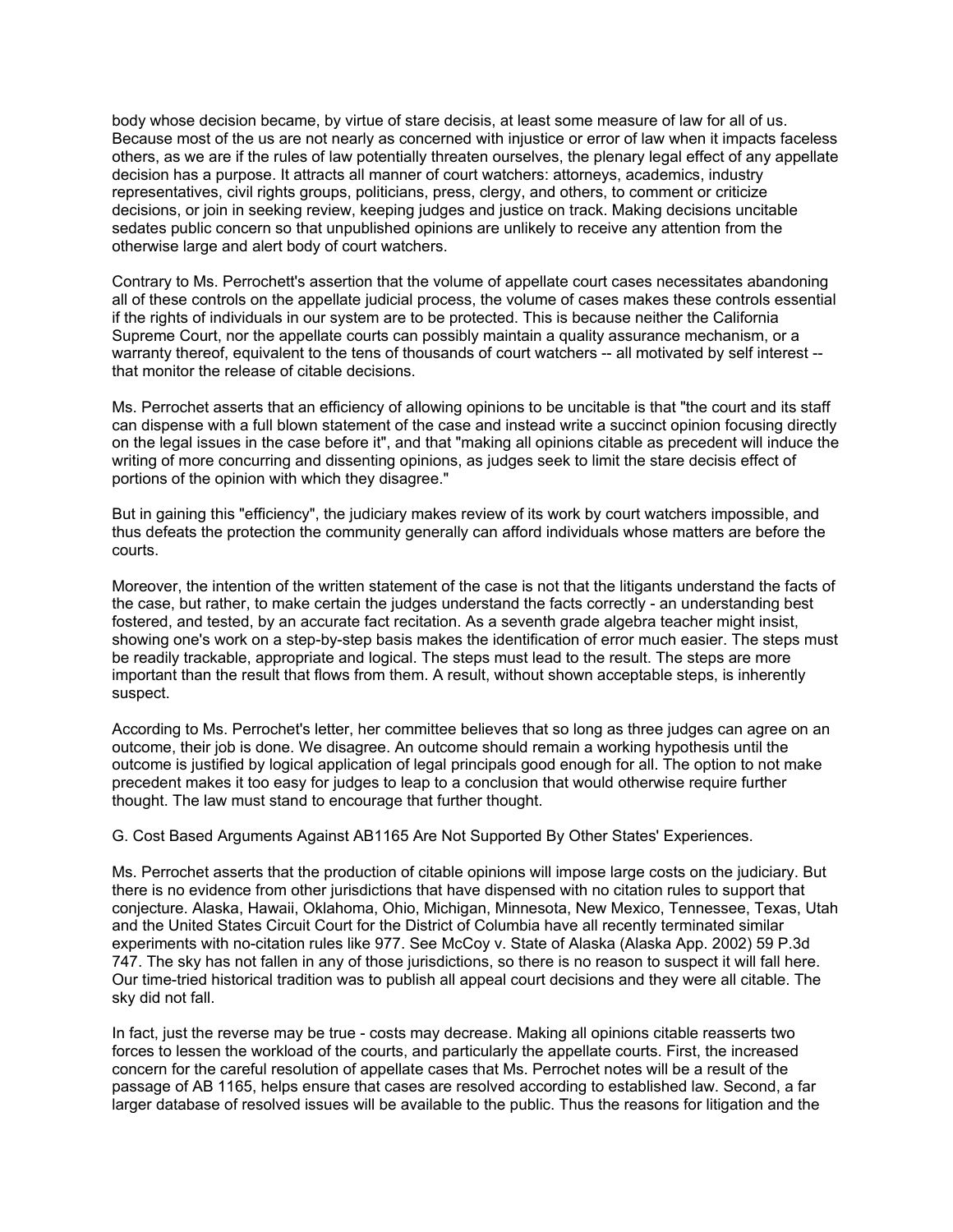temptation to appeal are greatly reduced. Early resolution of disagreements among disputants is more likely to take place outside of the judicial process when the results of litigation become more certain. This could simultaneously lower the volume of litigation, ease the load on the courts and curb lawsuit abuse.

But even if efficiency in resolving cases were obtained by retaining the "no-citation" rule, can that justify an infringement of constitutional guarantees like freedom of speech, or the right to petition government for redress of grievances, or the equal protection of the law for similarly situated parties? And, even if it would justify such an infringement of constitutional rights, would it be wise to so infringe them?

Ms. Perrochet contends that AB 1165 would also require investment of additional resources to do legal research. Unlikely. Nevertheless, poor litigants will always be better served by sharing law already put on the books because they cannot afford exhaustive trial and appellate processes to otherwise try to make their point. An extra half hour of research may well save hundreds of thousands of dollars of litigation expense for the parties, as well as expensive court time.

For example, consider In Re Machiko Kamiyama, Cal.App.4th, Div. 3, G022140 (1998) [available at www.NonPublication.com]. In this unpublished opinion resolving a habeas corpus petition. The appellate court released a woman who had spent three months in prison because she left her eight-year-old child at home, in a gated community, without a sitter, while she went to work. The court determined there was no other California case on point. Absent AB 1165, this case cannot be cited by other, subsequent "latch key" parents should they face a similar prosecution.

Query: is a parent facing such a criminal prosecution better off paying for more research that yields a specific case forcing exoneration at the arraignment stage? Or is she better off paying the costs of the full legal process, including her incarceration, and trusting that somewhere, somehow, between arraignment and post judgment appeals, the courts will again work out the law to that parent's benefit? Is the state better off? Reasonable minds cannot doubt that access to all decisions is of great value to poorer litigants, and to the courts themselves -- because it allows them to share the benefit of law developed by others.

H. Free Speech, Right to Petition Government for Redress and Equal Protection Far Outweigh Other **Considerations** 

Even if efficiency in resolving cases is obtained by retaining the no citation rule, can that justify an infringement of constitutional guarantees like freedom of speech, or the right to petition government for redress of grievances (here, the equal protection of law used for similarly situated parties)? And, even if "efficiency" would justify such an infringement of constitutional rights, would it be wise to so infringe them? Ms. Perrochet's letter also draws concern that AB 1165 would "inevitably impact every state and local agency, commission, and department - civil and criminal". Government agencies are presently spending time and money to follow and study unpublished decisions. Therefore, it is hard to see much change for them, let alone significant adverse impact. Regardless, this would not rise to the threat level that legislative acquiescence to the no-citation rule portends. For if the courts can allow themselves to cut off, and be cut off from debate that the mere mention of their prior actions would develop, how will it stop all other agencies from likewise cutting off debate?

We cannot lose sight of the fact that we are dealing with a constitutional protection. Even well-intentioned limitations on such an essential guarantee are to be closely scrutinized. As Justice Bradley observed in Boyd v. United States, (1886) 116 U.S. 616, 625, 6 S.Ct. 524: "It may be that it is [a limitation] in its mildest and least repulsive form; but illegitimate and unconstitutional practices get their first footing in that way, namely, by silent approaches and slight deviations from legal modes of procedure… It is the duty of courts to be watchful for the constitutional rights of the citizen, and against any stealthy encroachments thereon, People v. Kronke (1999) 70 Cal.App.4th 1535, 1573-74.

I. The Impact of the Newly Substituted Language Amending the Bill

Attached is a draft of substitute bill language for AB1165 that simply makes all opinions of the appellate courts of California available and citable. The new language is silent as to the precedential value courts give to prospective decisions of appellate courts. The new language appears to remedy most of Ms. Perrochet's concerns.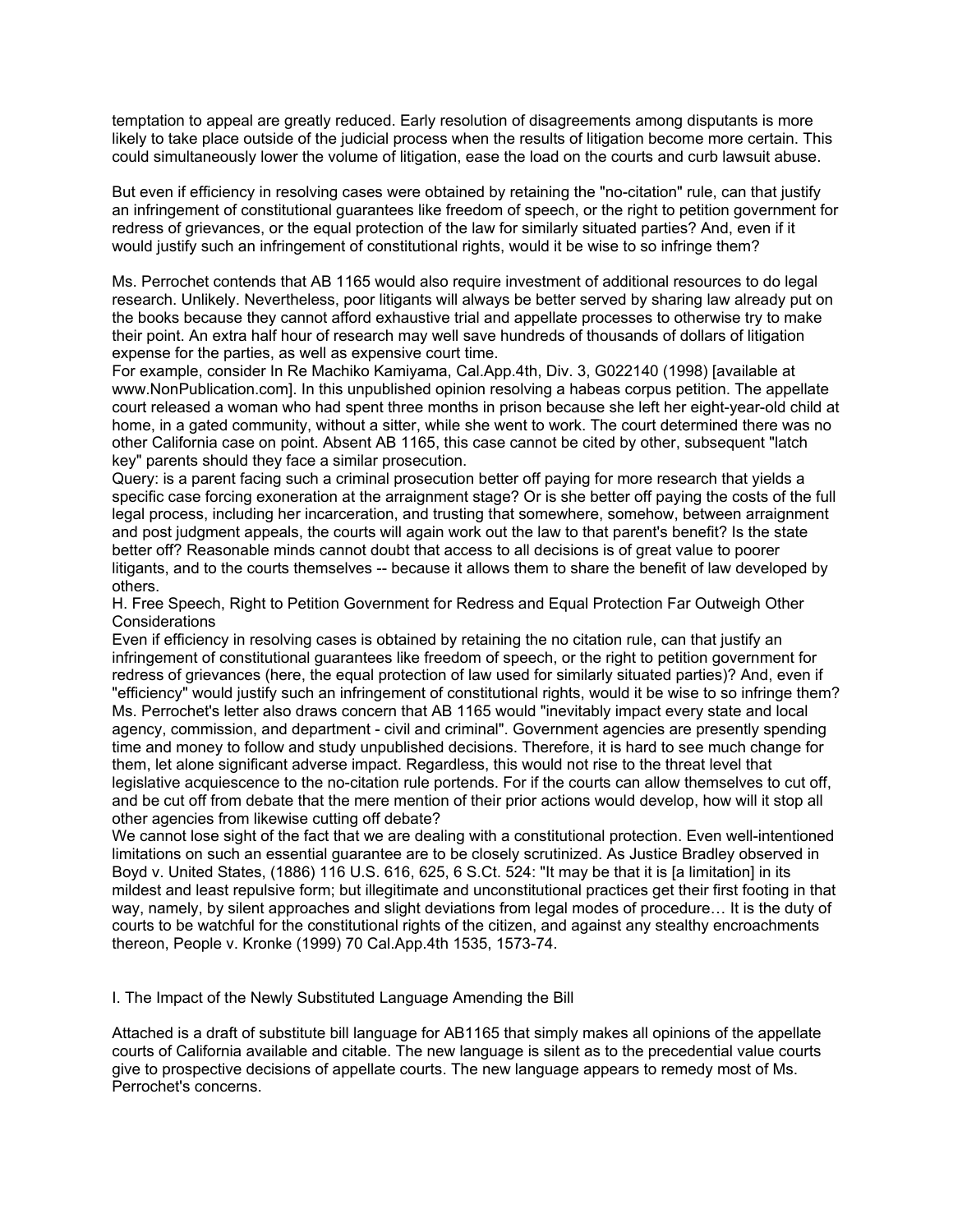For the many reasons stated above, we believe that the quality of the past unpublished decisions of the courts of appeal, made under an expectation that they would never be used as precedent, are inherently unreliable and suspect as law for all. As prior unpublished decisions have not been subject to community review and criticism, it seems appropriate that the legislative prerogative be invoked to limit their precedential authority. This protects the legal system from an untoward effect of these untested decisions. However, consistent with principles of free speech, these decisions could still be cited -- for whatever persuasive value they might have -- but courts at any level would be empowered to reject their holdings, where appropriate.

# J. Conclusion

The judiciary is failing in its responsibility to be watchful of the rights of the people -- so it necessarily becomes the duty of the Legislature to exercise appropriate checks and balances -- to redirect the judiciary to turn toward its mark.

The judiciary and other opponents of AB1165 cannot adequately answer at least three important questions:

1. How can you justify a rule that would prohibit a criminal defendant from citing a case that would exonerate him?

2. How can you bring a test case if the court does not have to publish it?

3. How can you have system of equality where a California Supreme Court "de-publication" order can change the law for all of us, except for the affected party?

De-publication permits the judiciary to change the rules for all, without changing the rules for one. Nonpublication permits the judiciary to change the rules for one, without changing the rules for all. Aren't depublication and non-publication but two faces of the same monster?

"Government in the sunshine" is the only effective way to provide clean accountability. The essence of a predictable, reliable judicial system, whose stability we all can depend on and trust, is its retention and use of our collected reason -- not its erasure. Edmund Burke put it well:

The science of jurisprudence, the pride of human intellect, with all its defects, redundancies and errors, is the collected reason of the ages.

The Legislature must stop the judiciary's prohibition that forbids us to use our collected reason.

We appreciate your efforts on behalf of AB1165 as we are certain do the people.

Should you have any questions or wish further discussion, please do not hesitate to contact us.

Sincerely,

THE COMMITTEE FOR THE RULE OF LAW

By: Ken Schmier, Chair

cc: Lisa Perrochet, Esq.